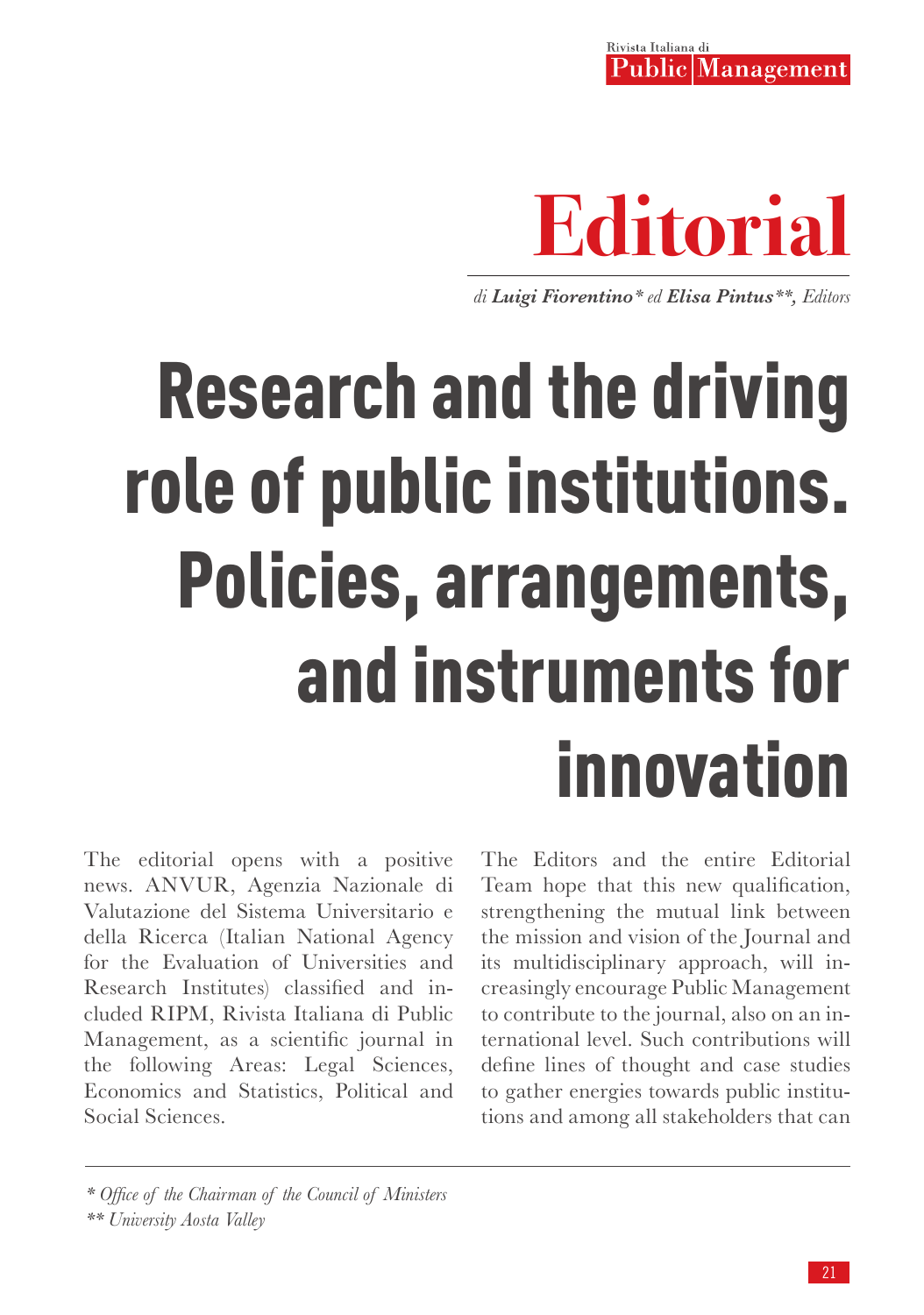help the subject matter to grow over time.

In addition, we would like to bring to your attention the theme addressed in RIPM Special Focus - Vol.3 - n.2 | 2020 "Emergency management, between exceptionality and continuity: models and tools for risk management".

The theme addressed in the last issue of the journal resulted from the emergence of the Covid-19 pandemic event. It is even more topical today, compared to the launch of the Special Focus. It led a significant number of scholars to keep questioning and debating the economic, social, organizational and managerial implications of a state of crisis in public institutions. We invite scholars to contribute to the permanent section of RIPM -Dialogues -, to feed the debate on areas that will undoubtedly stimulate our reflections for a long time to come.

In analyzing the reasons that led to a reflection and, hopefully, a virtuous debate, on the Special Focus of this issue entitled "Research and the Driving Role of Public Institutions - Policies, Structures and Tools for Innovation", the underlying idea was to investigate, from various points of view and enhancing theoretical, technical and operational approaches - the role of research in the twenty-first century. There is no doubt that the subject at the center of our analysis is once again inspired by the current state of art. Debating the role of research today has a direct impact on public policy choices that many countries made in the last two years. There exists a direct correlation between the pandemic and the role of research, with the profound belief that a large part of the progress and well-being of future generations will derive from the public policies and actions taken in this field.

We are certainly facing an exceptional and comprehensive, cross-cutting debate where some arguments are often "against" science, research, knowledge and acquired skills. For many years, issues related to investments in scientific and technological research have received little space in the public debate. Today, on the contrary, we are witnessing a turnaround and a revival of the relationship between research and economic and social growth, research and competitiveness of countries and, more generally, a true revival of the analysis of the role of science in human progress.

From this point of view, the Covid-19 pandemic has been an exceptional opportunity to put research back at the center of human development.

The pandemic acted as an accelerator of change. It necessarily required an original and, at the same time, rigorous approach to address unprecedented challenges, in which the traditional models of public decision-making are being revisited.

We live in an era of great changes where megatrends, also meaning a multiplicity of social, technological, demographic and environmental variables, contribute to change the way in which the behaviors of different players are interpreted and redefined, thus modifying the economic, financial and geopolitical landscape.

A debate on the ability to interpret a lead-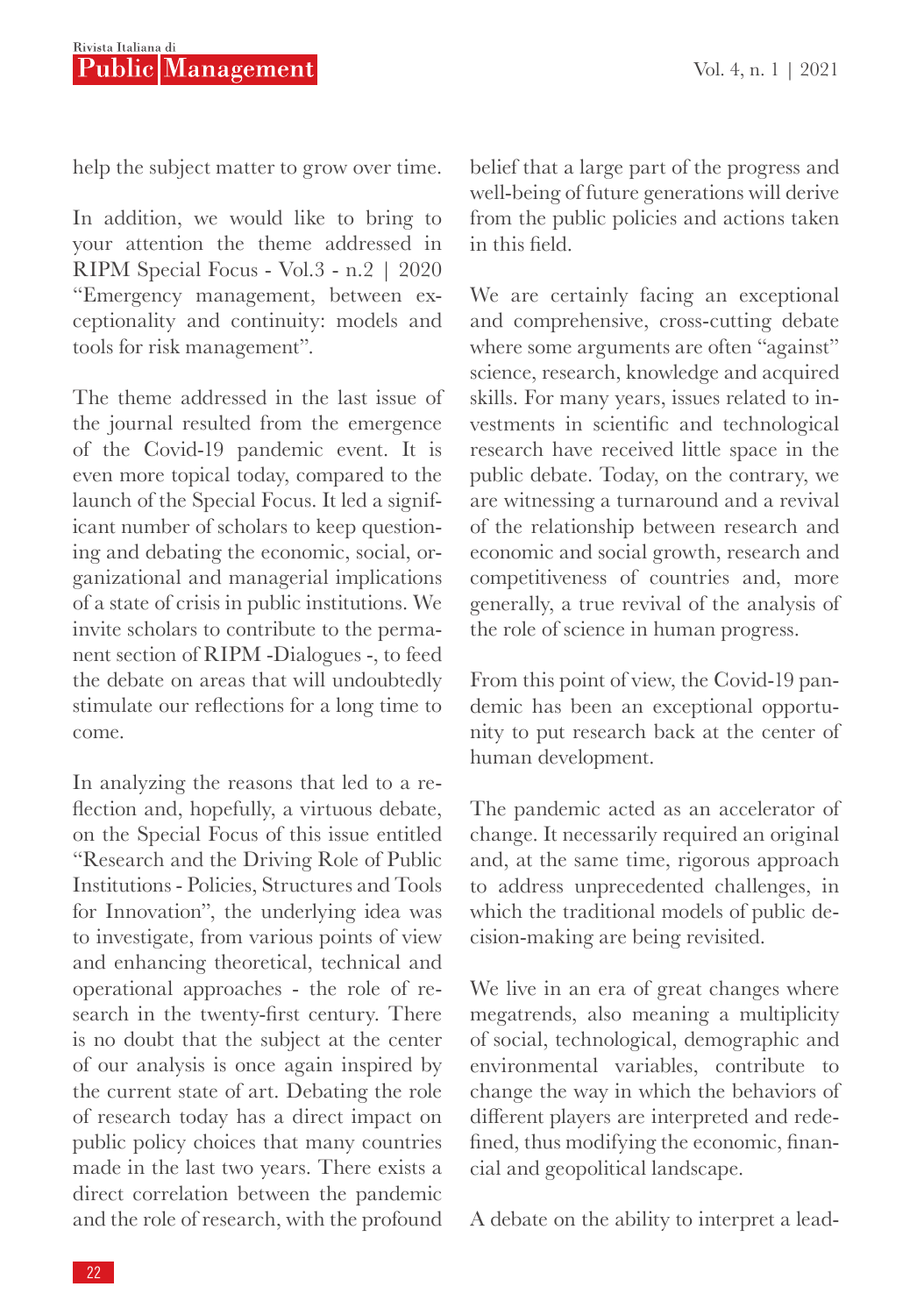ing role of science and research contributes to improve the processes through which we face decisions and determine public choices. These latter are fundamental for the well-being of society as a whole and feed the innate hunger for new knowledge. The future of every country, and relationships between countries, rest on the ability to generate knowledge.

A national or supranational strategy is needed to encourage scientific and technological research by channeling economic resources and human capital towards shared goals and values in all sectors. In this respect, NextGenerationEU1 can be an extraordinary driving force to create the investment conditions that have long been hoped for and for a long time never applied.

At the same time, the governance of institutional infrastructures governing research and development functions should be outlined. The compelling needs that the pandemic has redefined should be seen as an opportunity. The role of public institutions requires a strategic repositioning and is the key to define, or redefine, their consequent driving function. Giving impetus to the research function in an innovative way by public institutions in order to "put back at the center" first and foremost precisely the administrations is a critical element of evaluation at a global level. A greater commitment, joining forces to create a shared model to fund scientific research combining excellence and equity across geographic, economic, social and political boundaries is an inescapable imperative for the survival of humanity.

The changes caused by the pandemic have certainly created an upsurge of reflections on scientific research. But today these reflections, which are often characterized by controversial positions, should be conveyed and challenged. All over the world, a remarkable interest in science has arisen among both insiders and outsiders. This interest risks misleading the focus of attention with respect to the reasons that intrinsically require placing science and research in the foreground.

There is little doubt that, either directly or indirectly, public policy decisions over the past two years have been influenced by science, by those who interpret science, and by institutional players who design measures based on their interpretations of science in a context that can be described as an emergency.

However, it is also indisputable that the "overexposure" of science and the scientific method witnessed in recent times did not turn into a dissemination of knowledge of the standards, considered fundamental in the twentieth century, of the scientific method of communitarianism, universalism, selflessness and skepticism although such elements keep being topical. These principles, in short, have not entered any mainstream debate. On the contrary, the state of art that existed even before the breakout of Covid-19 has persisted. Before the pandemic, the free exchange of data and research findings was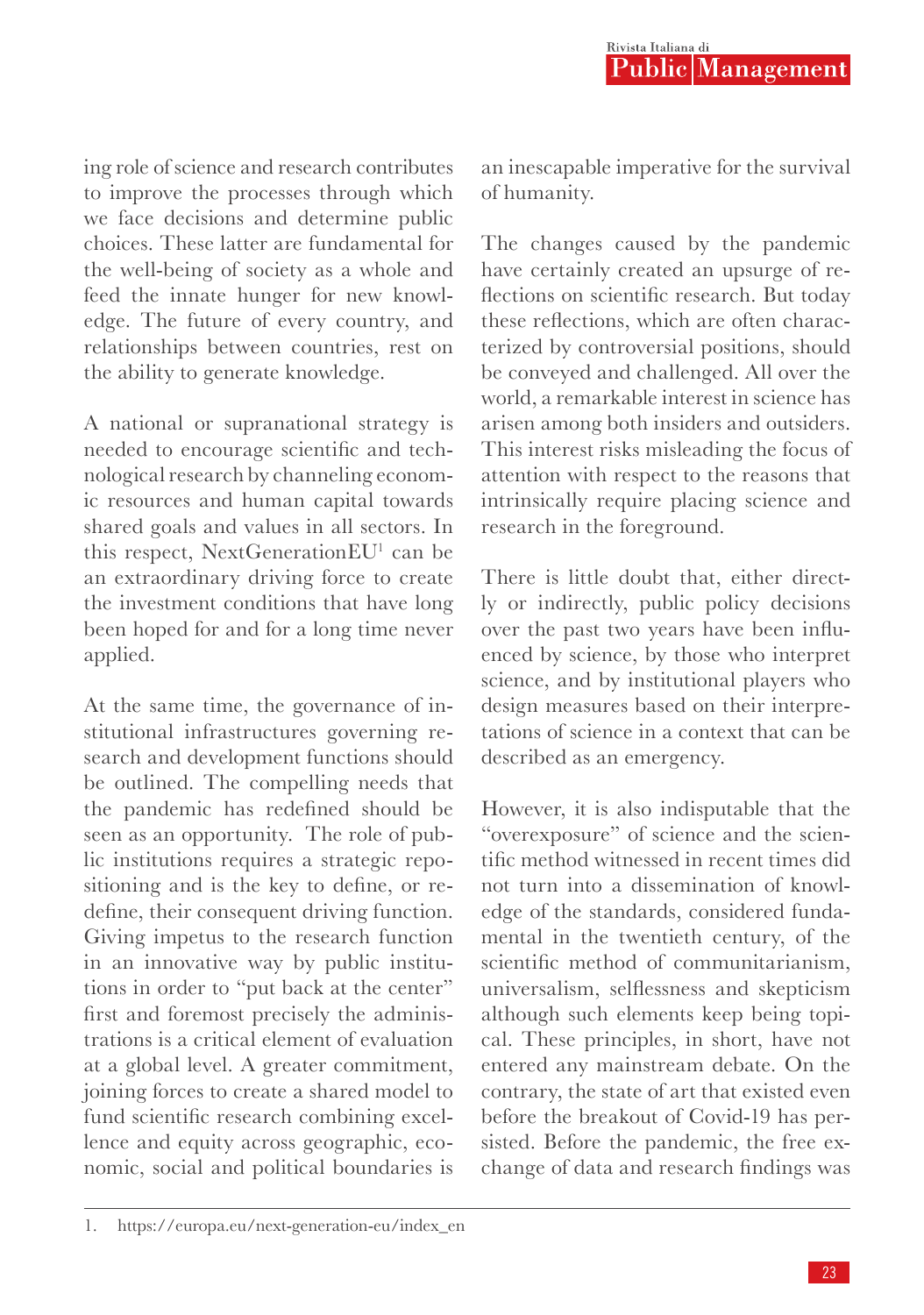particularly limited, undermining the sharing on which the scientific method is based (Ioannidis, 2021).

Science was unanimously considered the realm of an isolated, self-referential elite. Even the principle of systematic skepticism went into crisis because of Covid 19. It is worth recalling what happened in 2020 and 2021: on occasion, peer-reviewed journals presented their results, although biased by the pressure dictated by the need to "publish" certain outcomes first.

There is a hunger for a reform of the academy. This latter can be strengthened by reshaping the approach to evidence-based research, absence of conflicts of interest, transparency and sharing of outcomes. Unfortunately, the beginning of the pandemic has caused a resurgence of the pathologies of non-virtuous research processes; only after two years, virtuous conditions in line with Mertonian principles are being recreated, also thanks to the high global visibility of research-related issues in both social and non-social media.

In this regard, it is interesting to underline the risk, if not the practice, of infodemics and the role of the media in conveying scientific and research results with an overexposure of investigators in the last two years. The relationship between science, research outcomes and communication has been, very often, weak, instrumental, fallacious.

A first conclusion is therefore the need to innovate in terms of research communication, especially by public institutions. It is necessary to find, or rediscover, the balance underlying dissemination, that is not an end in itself: to be able to interact with any audience, including non-technical users, making data and information available, being ethically rigorous, being aware of the continuous evolution of scientific thought and the importance of the evolution of scientific thought for innovation in the actions of public institutions.

Another interesting topic evoked by the Special Focus is the relationship between innovation and progress.

Researching certainly means nurturing progress, which is much more than innovating - making something new. Progress comes from the Latin progressus, meaning an advancement toward higher degrees or stages "*with the implicit concept of improvement, evolution, a gradual and continuous transformation from good to better, both in a narrow and in a broader and comprehensive sense (…) development towards higher and more complex forms of life, pursued through the advancement of culture, scientific and technological knowledge, social organization, the achievement of political freedoms and economic well-being, in order to provide humanity with a general improvement in the standard of living, and a greater degree of liberation from hardship*"2 .

Ultimately, scientific research rises to a role that radiates well-being for humanity: this is the fundamental point to con-

<sup>2.</sup> https://www.treccani.it/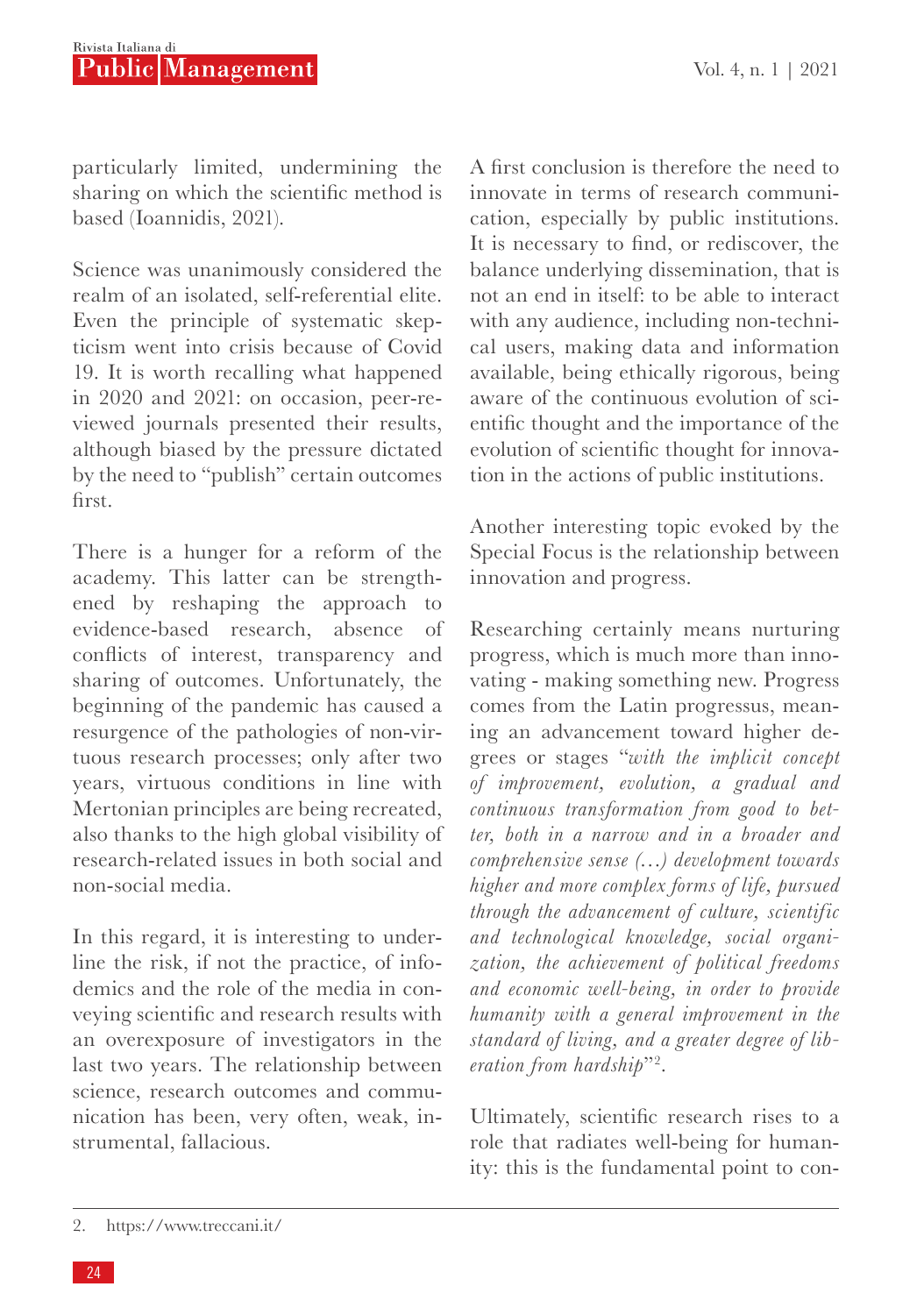sider, especially at this historical time, so painful in many ways and so in need of optimism and confidence.

Progress, in line with what was stated about the communication of scientific research, develops when assumptions are not based on mere opinions but rather on facts, on robust scientific evidence. This is the only way to increase the overall well-being of humanity. Progress should be interpreted as a driver of innovation in public institutions creating a close relationship between decision-making, implementing processes and evaluation of decisions over time.

The Special Focus introduces a further, significant element triggering original reflections: the role of public institutions in creating conditions suitable to scientific progress. Also, with respect to science and research, we can state that in the last two years the definition, analysis and evaluation of the decision-making processes of public institutions, both policies and management decisions, have been observed, refuted, hindered or denied as never before.

It is believed that the authoritativeness, legitimacy to act, reputation and, certainly, the ability to create value for public institutions - progress and well-being as the ultimate effects - derive from how "decision making" mechanisms are defined, especially, but not only, during a crisis.

In this respect, too, public administrations, starting with those at the central level - those that deal with policies more than others - have gradually slipped into rearguard positions, losing their authoritativeness, legitimacy and reputation over time. In our opinion, one of the causes of this retreat derives from several variables which, together, have contributed to the present situation.

First, reformist tendencies of institutional structures and governance models inspired by the private sector - Outsourcing, Downsizing, New Public Management etc. – have slowly created serious weaknesses in the internal, autonomous and independent development of decisions, also because of an emerging dependence on external institutions, including private-sector ones. What's more, it often happens that institutions engaged in research and exploitation of data and information to support decisions do not talk to each other, do not "make" any restitution to the institutions from which they ask data and information (Andrews, 2019). In short, they do not help enhancing the authority of public decision-making.

Second, factors like the structural shortage of staff, which has increased over the years, partly due to formal constraints on the acquisition of human capital, and the mismatch between the skills required and those available, have led to difficulties in managing time of decisions and defining the optimal mechanisms to make appropriate decisions. The lack of attention to the development of human resources policies, the scarcity of resources for recruitment and professional development, the inability to engage in predictive action has "emptied of meaning" one of the fundamental pillars of good governance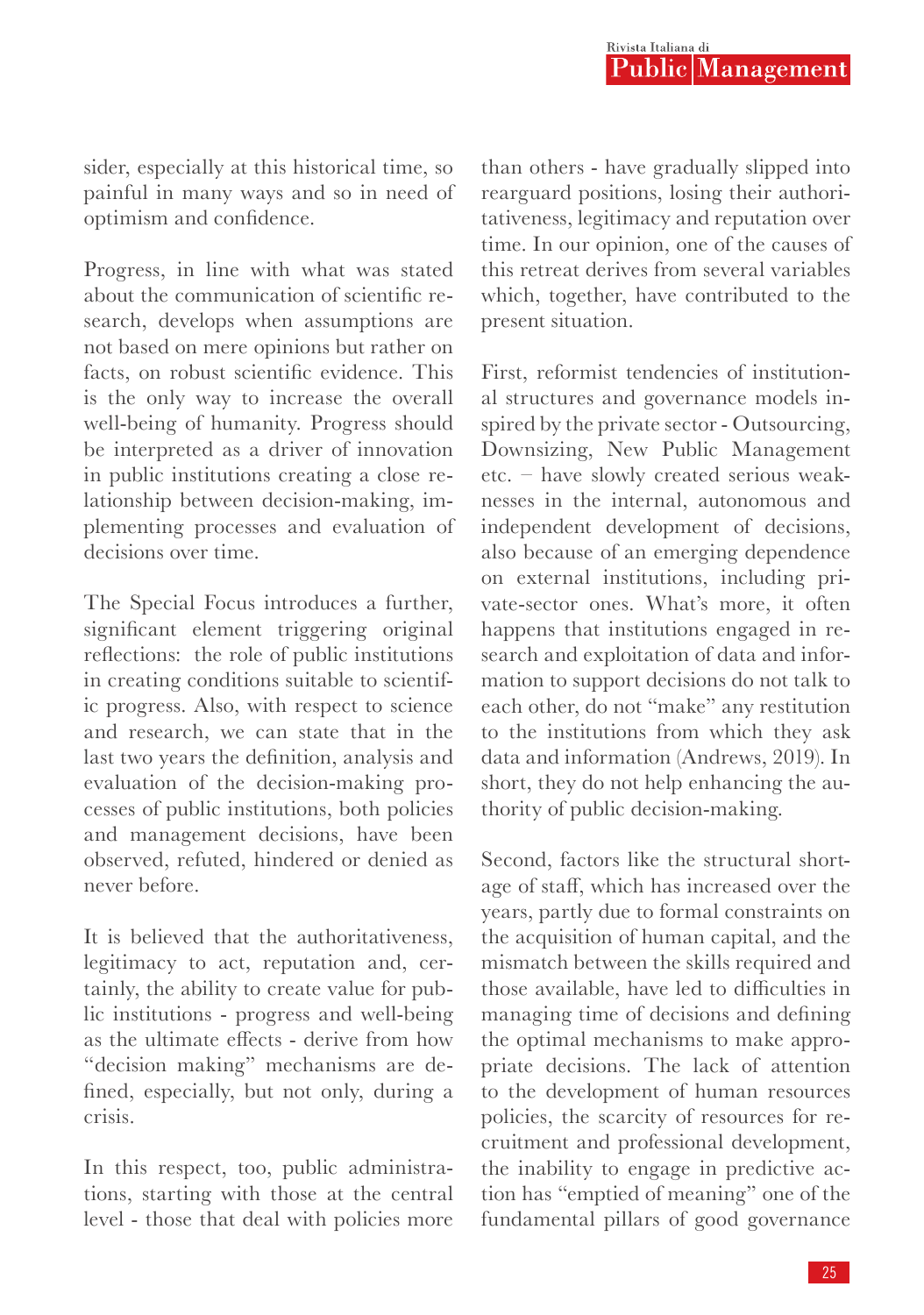(Rhodes, 2000): the central role of civil servants as conscious institutional players capable of building and stabilizing the "infrastructure" needed to redefine decision-making processes, in terms of a harmonious relationship between politics and administration.

Third, there exists a structural misalignment between the timing of politics and administration (Bach & Wegrich, 2020). In our opinion, this is one of the weakest elements in achieving "good governance" objectives. Side effects include, among others, the lack of a lasting political line on investment in research; the failure to continue investing in innovative institutional and organizational structures; the lack of direction and integration in sharing a common position on the role of research in decision-making.

A similar mechanism of distrust has arisen in the relationship between political decision-makers and civil servants, and in the way civil society considers this relationship. Quite often, it is interpreted as being "not loyal" or subordinate to the logic of fast and opportunistic sliding doors (Sasso & Morelli, 2021).

This sequence of considerations allows us to affirm that time is ripe for a strong revival of science and research and of progress as a "gradual transformation from good to better" in public institutions.

Such reputational relaunch cannot disregard an internalization of the investment and subsequent capitalization in the propulsive role of research. Institutional reforms of public agencies for research,

evaluation and dissemination of research, the role of or technical offices - also internal think tank - or development department to support policy decisions, recruitment and selection of human capital with specific higher education degrees, the regulation or rather re-regulation of the non-negotiable principles underlying the publication and dissemination of scientific research findings - are essential elements to ensure that the actions of public institutions are reputable, authoritative and valuable (Osborne, 2018).

This desired framework is rooted in the inescapable emergence of paradigms of public management - open government innovation and multilevel governance increasingly able to anticipate, interpret, and accompany the managerial evolution of institutions to an approach capable to engage internal and external stakeholder.

\*\*\*

This issue is another example of the journal's specific aptitude for listening, with its the Special Focus section dedicated to the thematic study of research and the "driving" role of public institutions. As already happened in the debut issue, also through an interview, attention was paid to how the authors, despite their different disciplinary approach, based on their roles and within their respective institutions, see the public and private research system.

The first contribution is entitled "The management of public resources allocated to research and the axiological dimension of supply chain performance". It focuses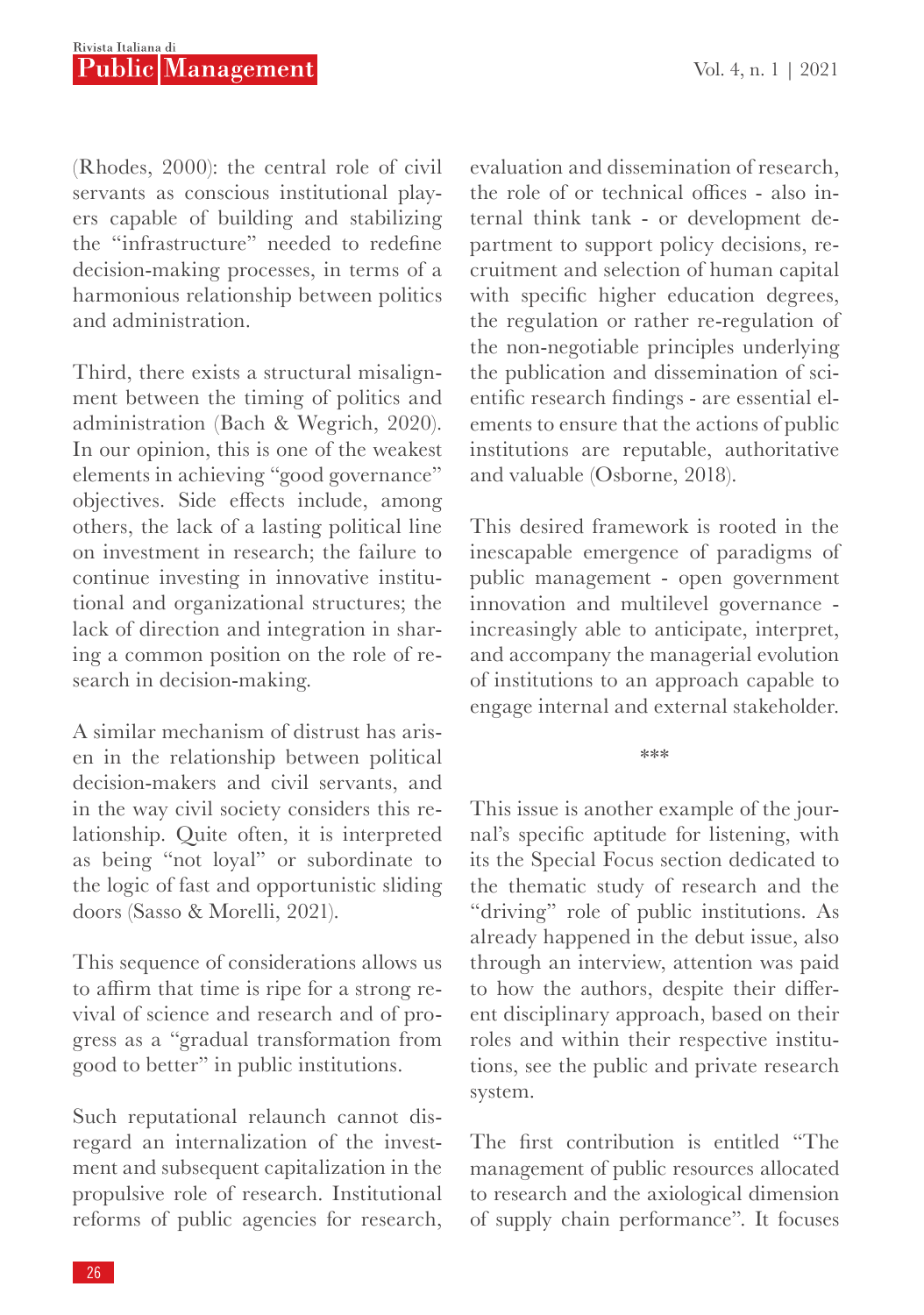on the use of public resources granted to research. It highlights the "potential performance of the supply chain, as a tool able to subsume the incremental value chain in the progressive combination of the activities of organizations competing with the mission deployed directly by the PA, and also of social reporting as well as of its related participatory evaluation". As already debated in a previous issue, this confirms that "innovation invests, or should invest, in public institutions, institutional structures, organizational and managerial models, in the roles of political and managerial players, skills, redefinition of output and outcome".

An authoritative panel, composed of the Minister of University and Research, the President of Enea, the Director of the Interuniversity Center for Bioethics Research (CIRB), the Presidents of the Italian Academy of Business Economics (AIDEA) and of the Italian Society of Management (SIMA), and the Directors of two Observatories of the Bruno Leoni Institute, agreed to answer the Special Focus questions, reported below.

The following is a list of questions. Respondents were invited to express their personal opinions also referring to concrete cases.

- What contribution can management research make to the development of public administrations?

- What are the most innovative institutional arrangements in public institutions to promote, accelerate and enhance scientific and technological research activities?

- What are the management tools for managing and organizing research analysis and evaluation processes?

- What are the models, players and mechanisms promoting a virtuous circularity of research funding paths?

- How can we enhance the human capital of researchers and their role in institutions?

- Are there robust models of Technology Transfer (TT) today? Is it possible to develop TT-type models to nurture virtuous forms of collaboration between the academy, the market and non-profit institutions?

- What are the current research evaluation mechanisms that are most consistent with sustainable models?

- What are the innovative models employed by public and private institutions to support and develop scientific and technological research?

- Is it possible to build tools for the development of funding mechanisms for scientific research that consider all stakeholders while ensuring the best possible outcome for society as a whole?

Each contribution expresses "the point of view on research and interrelation with public institutions". According to RIPM style, information, ideas, models and methodologies are shared. They can be used to depict possible scenarios related to the R&D chain, from evaluation to financing and technology transfer, also in view of the complex program of reforms and investments for the 2021-2026 period defined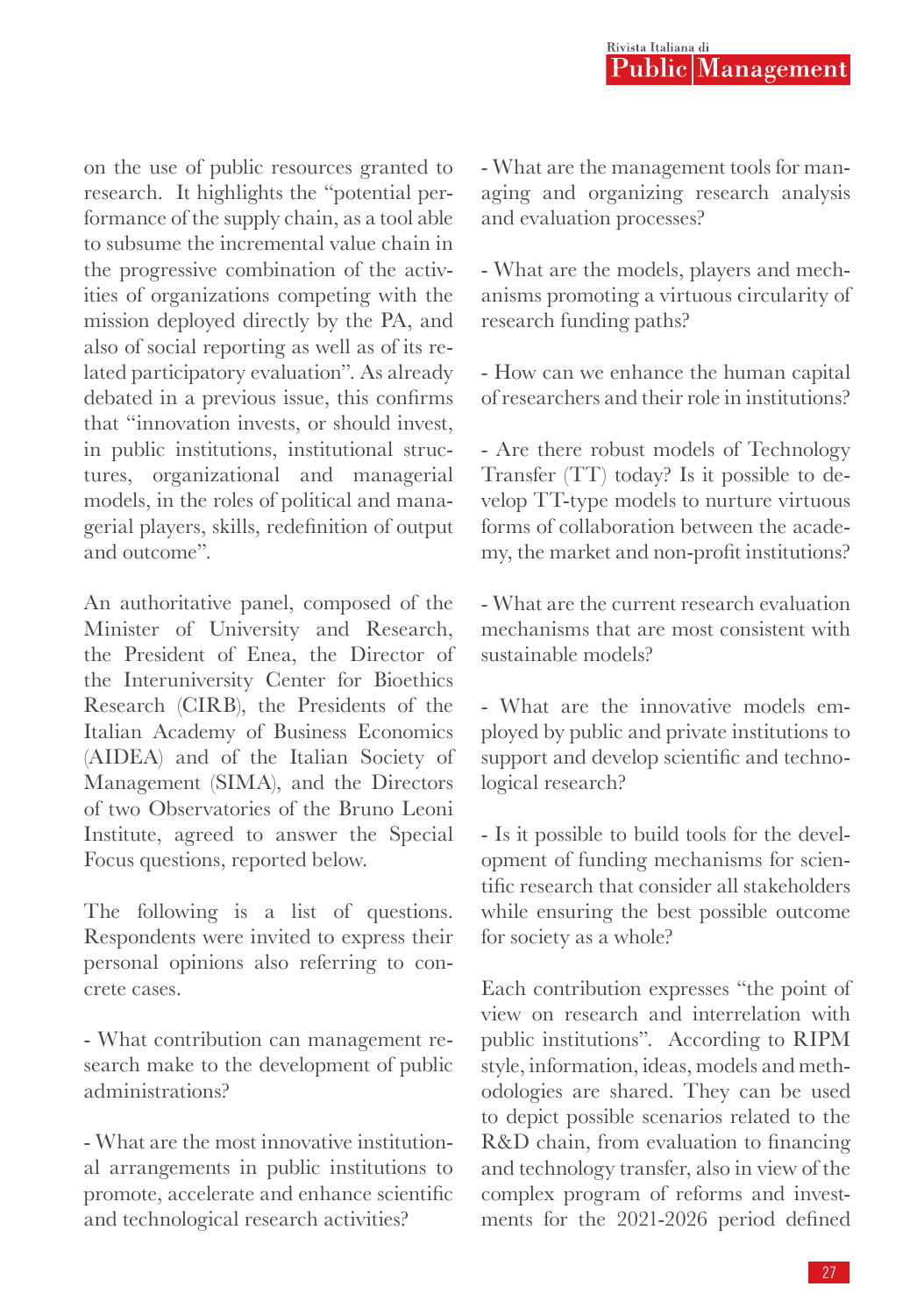by the NRRP. They show that "research and advanced training can foster the construction of innovative and simplifying responses, profiled on the specificities of an administration, while shaping specific and horizontal professional skills" (Messa). Managerial research can contribute to the "definition of systems for measuring, evaluating and managing performance that take due account of the peculiarities of public institutions and help sustaining a continuous improvement in the quality of the services they provide" (Pizzo). In this regard, it is interesting the reference made, among others, to the mobilization created around the space race of the '60s of the last century as an example of how "scientific and technological research, combined with challenging objectives", can provide today, starting from the great challenges of green and digital transitions, a "major contribution to the creation and development of innovative public sectors, while stimulating very productive spinoffs at the industrial level" (Dialuce). They consider the "research process (...) as a (...) process of value creation", which must be "managed and evaluated", "managing the various steps (...) and keeping its main outputs under control". Incentive mechanisms also depend on such measurements "so as to always trigger a virtuous circle" (Castaldo). They underline "the need for public and private financing of research by a GDP percentage at least close to the competing countries of the OECD area (...) in a country like Italy marked by an unacceptable territorial gap" (Patroni Griffi). They also point out the need to "improve the dialogue between companies and research institutions in order to break down those barriers that do not allow to enhance

the skills and capabilities of researchers" (Amenta & Stagnaro).

The thematic section entitled "R&D and PA: Open issues and outlooks" features a series of "in field" experiences. Again, they highlight research as one of the engines of growth (social, economic and cultural) and sustainable development for our country.

Two articles are devoted to the National School of Administration (SNA). Its mission includes (applied) research, to support organizational change processes, with "two priority objectives: the realization of research projects that can have a real-life impact on public administrations; and the promotion of a virtuous circle between research and training activities". As a result of the decree on PA recruitment (d.l. 80/2021), one should add the "identification of specific types of training for the staff of public administrations in charge of the development and implementation of the NRRP activities and measures". The first contribution illustrates the methodological approach adopted and the research strategies for the period 2019-2021, some of which are still being implemented. It highlights the "cross fertilization role that SNA can play between universities and PA, in terms of knowledge and "liaison" between the two worlds. This should avoid the risk of an abstract academic research and a feeling of subalternity on the part of the administrations, at times even skepticism about the ability of university research to really understand and support the PA needs". The second article explores the importance, confirmed by some interviews, of "research in the managerial field (...), strongly linked to experience (...) in the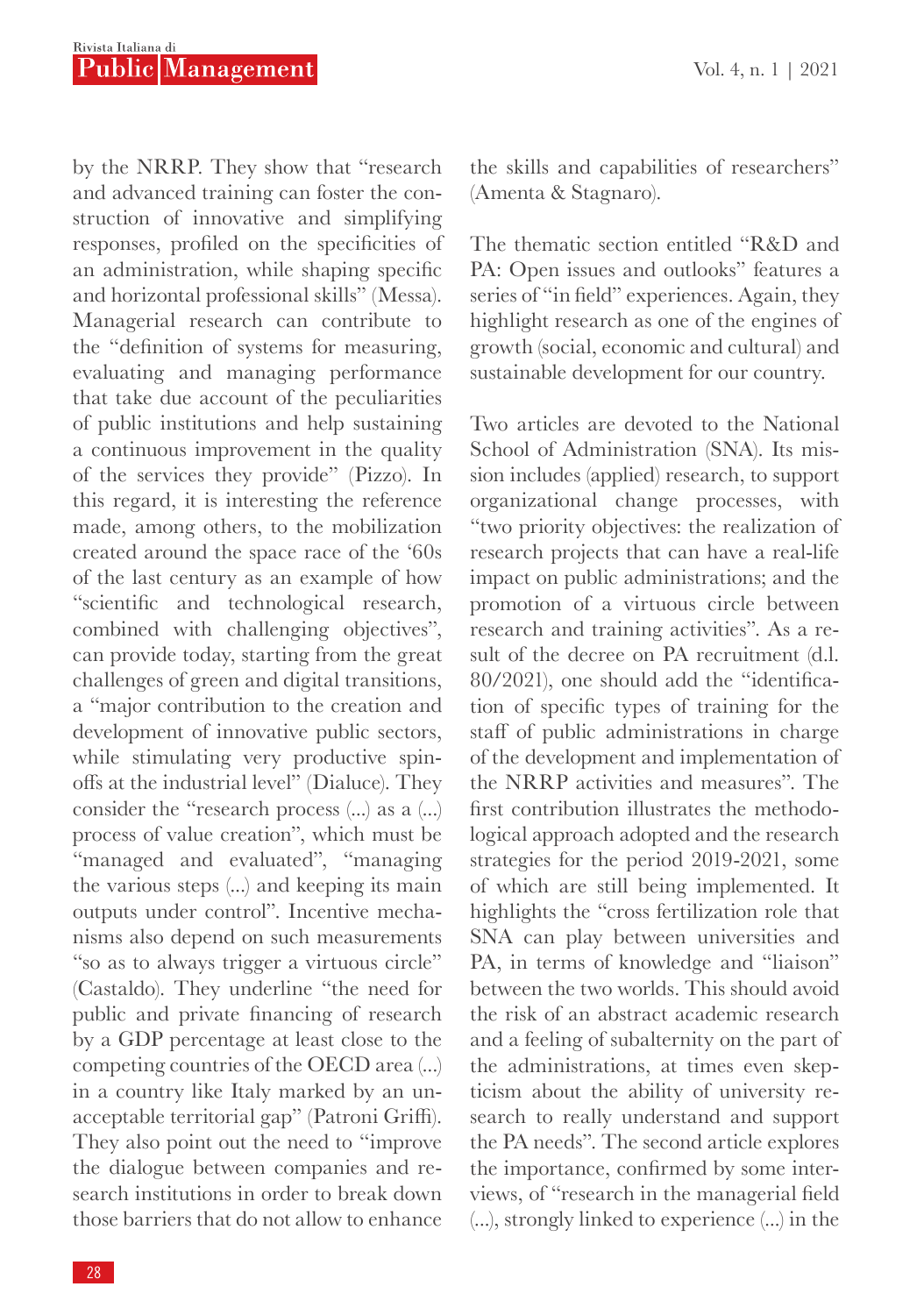field". A case in point is related to the author's professional path and its two lines of activity. It emphasizes that "an articulated and complex field of study, such as that of the Italian public administration, requires analytical tools, interpretation theories, intervention models that can explain the context, given that the nature of the Italian PA is substantially different from the other large families of organizations addressed by management scholars".

The Special Focus ends with an article about "Creating social, economic and cultural impact of public research: it seems easy, but...". It offers significant considerations for both the present and the future, such as strengthening Technology Transfer Offices, the role of Humanities and Social Sciences, evaluation and attention to "meteors", i.e., actions that turn out to be unsustainable over time once the initial funding has been used up. It also outlines a new contribution to the Knowledge Exchange processes by businesses, especially SMEs.

The journal's Dialogues section features an essay: "The governance of innovation in Venice: past, present and future" retracing the link between the Venice of the Serenissima and innovation, offering hints for the future of this city, paradigmatic for others, which can be summarized with some key words also mentioned in the Special Focus, like "attraction", "facilitation", "network governance" and "internationalization".

The same section presents an article on "Organization and effectiveness of agile work during Covid-19. A survey on the perception and opinions of workers in a public health institution". It follows up a debate that began in the previous issue, in which the value chain of agile work was presented, and new conceptual and application models were proposed. After providing an interpretative framework, the authors illustrate, also through an internal survey, the telework experience of the Istituto Zooprofilattico Sperimentale delle Venezie, in relation to the implementation of agile working.

The contributions in this volume, featuring different points of view and a wide range of insights that blend theoretical and technical approaches, do confirm, as warned by the President of the Republic during the ceremony celebrating "I Giorni della Ricerca" on October 26, 2020, that "research is paramount, a common good that calls for common responsibilities".